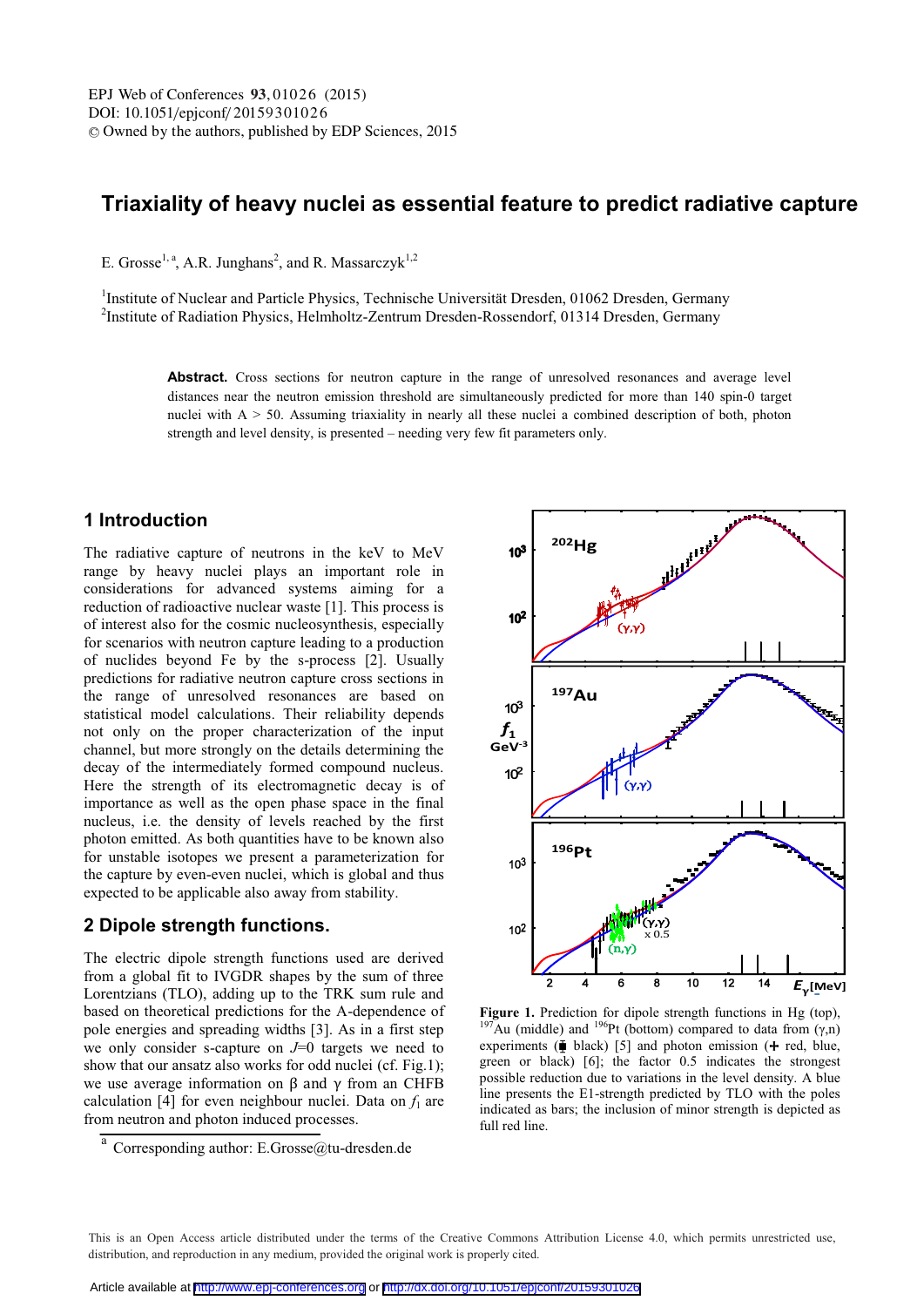# **3 Level density in nuclei with broken axial symmetry**

For the case of even-even target nuclei standard Fermi gas formulae [7], modified to incorporate triaxiality [8], describe average neutron capture resonance distances well. The dependence of the quasi-particle (qp) state density on the excitation energy  $E_x$  is assumed to be exponential [7, 8] in the pairing dominated phase below a critical temperature  $t_c$  [10-12]. In contrast to previous work [7, 11] we fix the transition point on the basis of Fermi gas theory with the energy corrected by a back shift [10]. For it the sum of the condensation energy [10- 13] and a shell correction is used. The latter is taken from a comparison of nuclear masses to liquid drop values, and the rather strong effect of it is assumed to be negligible in view of the near identity of the one used by us [15] as compared to a previous fit [16]. Only one free global fit parameter, a surprisingly small surface term quantifying the difference of the level density parameter ã from the value predicted for nuclear matter  $a_{nm} \approx A/15$ , is needed to obtain agreement to data on an absolute scale.



**Figure 2.** For the state density  $\omega_{qp}(E_x)$  in <sup>113</sup>Cd the prediction is shown together with respective data [11] obtained from the level scheme (black) and resonance spacings (green). A change in slope at the phase transition energy  $E_{pt}$  is clearly seen.

The absolute scale of our prediction for the level density is strongly influenced by allowing for broken axial shape symmetry in the Fermi gas regime. Using the formulae for the projection of quasi-particle states in a nucleus without axial symmetry [9] we arrive at level densities  $\rho(J,E_x)$  in the observer's system, which are increased by about one order of magnitude as compared to the case with only axial deformation. In previous work [8, 11-13] this may have been compensated by an increase of the level density parameter ã, eventually adjusted in a fit. We do without such a modification to not induce a change in the excitation energy dependence of ρ at variance to the Fermi gas, which we accept as proper description of the statistics in highly excited nuclei.

To demonstrate the dependence of our ansatz on the nuclear mass number A the comparison to the spacings between resonances populated in s-capture of neutrons by 146 even-even nuclei is shown in Fig. 3. Apparently the

respective experimental information, recently updated within RIPL-3 [11], was never compared to a calculation not assuming at least axial symmetry. In some previous work [8, 11, 12] even spherical symmetry was assumed without rotational collective enhancement. Significant modifications on ã generated a sufficiently large  $\omega_{\text{qp}}$  and up to  $\tilde{a} \approx A/9$  was needed [12], although an enhancement by vibrational collectivity was introduced. In agreement to our findings this increases ρ by less than a factor of 1.5, which would hardly be seen in Fig.3, depicting our results for resonance spacings just above the neutron binding energy  $S_n$ . The drawn curve represents an average  $\tilde{a} \approx A/13$  as it includes the surface correction term  $A^{3/2}/17$ . We find good agreement to the data over the full mass range, which depends only marginally on the damping of the shell effect, which was included without the introduction of an additional parameter [14].



**Figure 3.** Experimental information [11] on average resonance spacings near  $S_n$  (black $\bar{\bullet}$ ) versus nuclear mass A. The prediction shown as drawn curve was obtained including a shell correction [15], damped with  $E_x$  [14]; the dots depict the no-damping case.

To obtain the good agreement depicted in Fig.3 for resonance spacings a significant increase of the level density in comparison to the quasi-particle value was needed. As discussed above, a deviation from symmetry results in additional degrees of freedom and a collective enhancement. We find, that the breaking of spherical and axial symmetry leads to an increase by at least A/2, even if the triaxiality is small [4, 9]. The predicted additional increase caused by axial symmetry breaking was never regarded previously [7, 8, 11-14] and the procedure used for the treatment of rotational enhancement [11] finds a level density increase as compared to sphericity, which is a factor 4-9 below the value we find.

#### **4 Radiative neutron capture**

The effect of a combination of our ansatz on the photon strength and for the level density – both allowing for a breaking of axial symmetry – can be well demonstrated on absolute scale by the comparison of predicted to measured radiative neutron capture cross sections. For the study of their dependence on the nuclear mass A we take advantage of a recent compilation [2] of respective